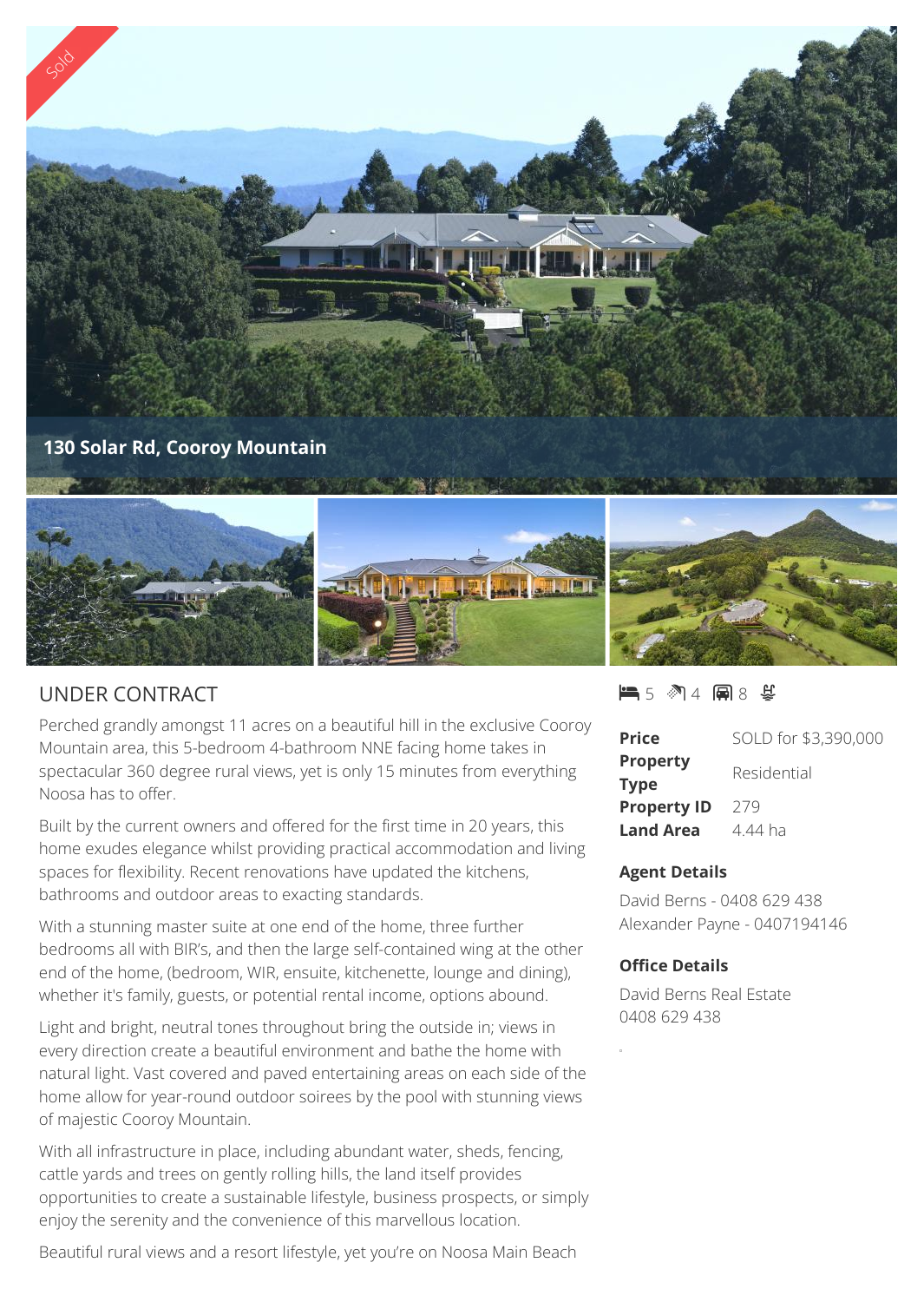or dining in Hastings Street in just 15 minutes. Book an appointment to view this gorgeous property, it won't be on the market for long!

## **House:**

- 5 bedrooms -
- Large Master suite with ensuite and large WIR
- 3 further beds all with BIR
- Large separate wing for self-contained guest/granny accommodation includes bedroom, ensuite, wir, kitchenette, lounge, dining
- Single level, solid rendered brick veneer construction
- Approx 715 sq mtrs
- Constructed 1999 with 3 subsequent renovations
- Upgrades incl. outdoor extension, new kitchen/bathrooms and new floor tiles
- NNE facing aspect, built high on ridge with extensive 360-degree views.
- 7 car storage / double garage
- 65,000 litre salt pool with gazebo/shelter
- Slow combustion wood fire in main living area
- External CCTV security camera
- Large covered & paved veranda areas front and rear
- Large covered outdoor entertaining area at rear with weather blinds
- Formal dining and 2 additional internal dining areas
- 4 external dining areas
- 3KW Solar HW system on roof. Zip HW system in kitchen
- Piped music with 7 external speakers
- Ceiling fans throughout
- Good breezes in summer
- Fully ducted A/C 2 plants

## **Land:**

- 4.44 ha (appox 11 acres)
- Noosa Shire
- 2 paddocks at front of house and 1 large paddock to the rear. Cattle yards and accessible loading ramp with 2 associated holding yards – at rear of shed adjacent to house block

## **Infrastructure:**

- Water
	- Total 15,000 gallons capacity. (68,191 litres)
	- underground 10,000 gallon tank attached to the house
	- 5,000 gallon aboveground tank attached to the shed
	- Underground lines are in place to transfer the shed tank water to the house tank when required.
	- o Bore with submersible pump.
	- 2 dams on the property